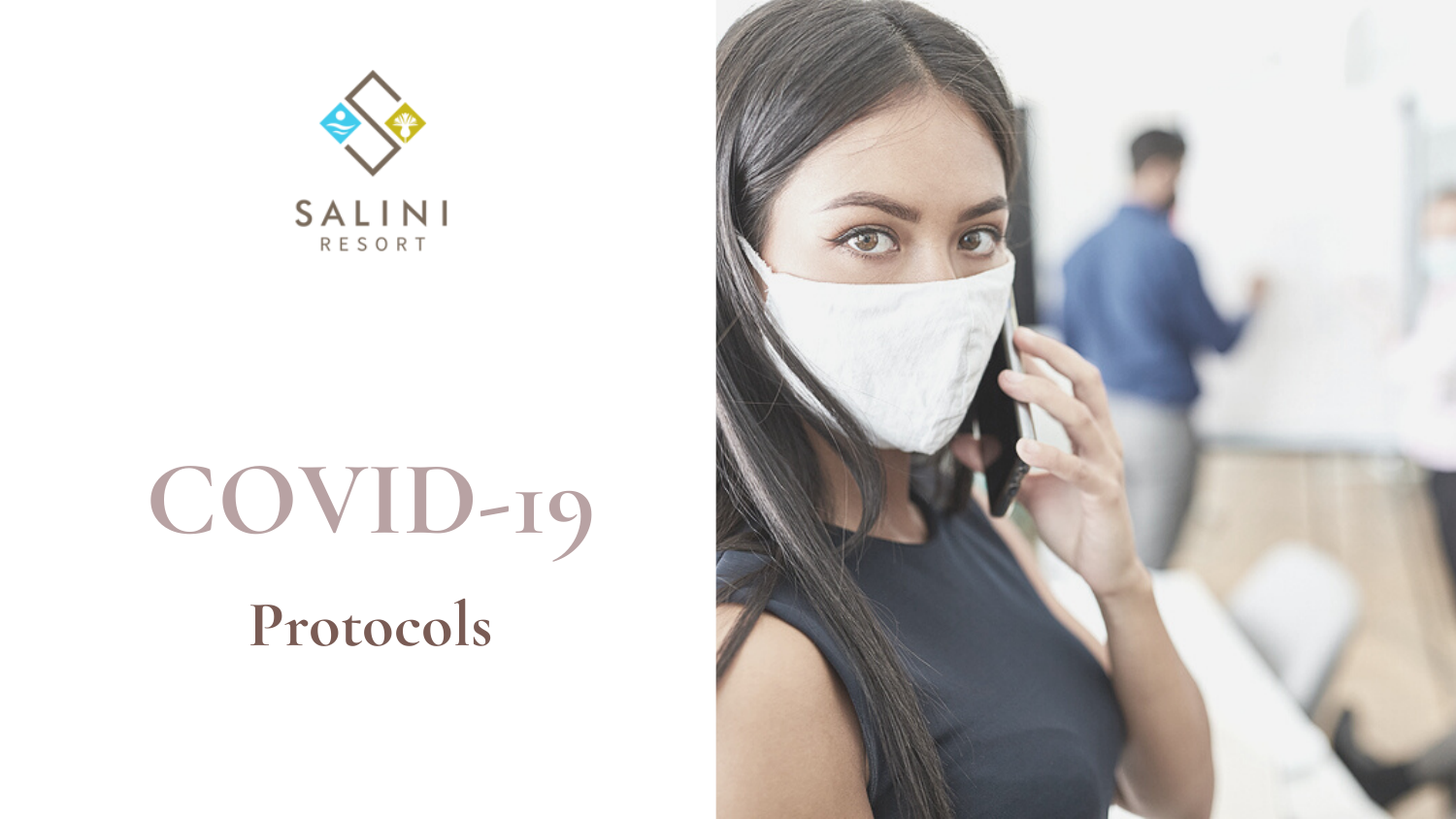# **Introduction**

Information is key, especially when it involves the health and safety of our guests and employees. In this brochure you can find information about the precautionary measures we have in place in light of Covid-19, at The Salini Resort. This includes enhanced hygienic practices, social distancing measures, and the controlling of Covid-19 infection risks, across the various departments and outlets at the resort.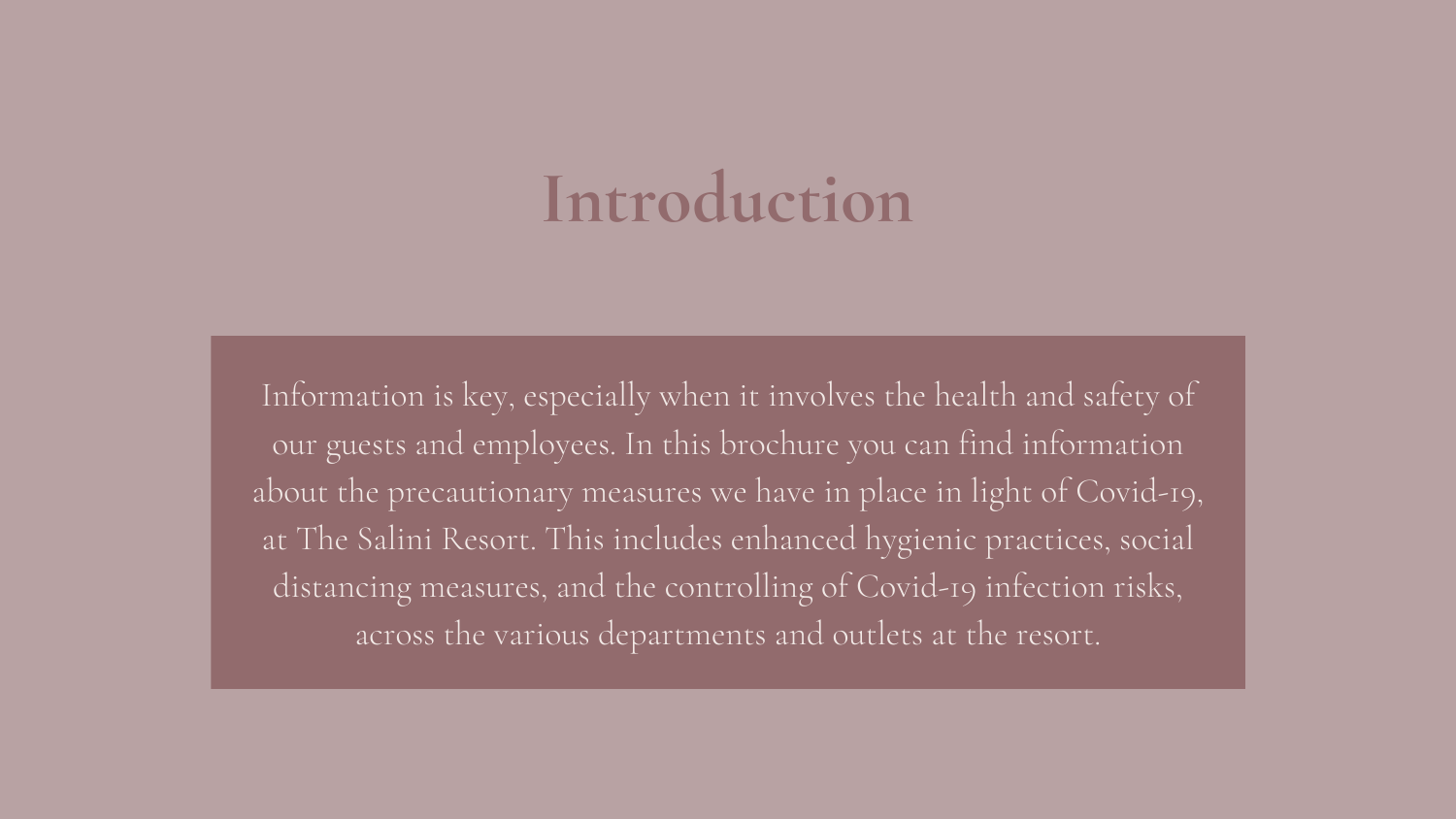# Employee Precautionary Measures

All our staff are undergoing a mandatory temperature check upon arrival at the resort. They are constantly updated and trained to comply with any new Covid-19 protocols. Each different department is provided with relative instructions on how to use any necessary personal protective equipment, any new sanitising machinery. Staff are also reminded on how to practise personal hygiene including: proper washing of hands, use of sanitizer and respiratory hygiene .

Cleaning the workplace regularly and thoroughly is another strongly emphasised point.

- 
- 
- 
- 
-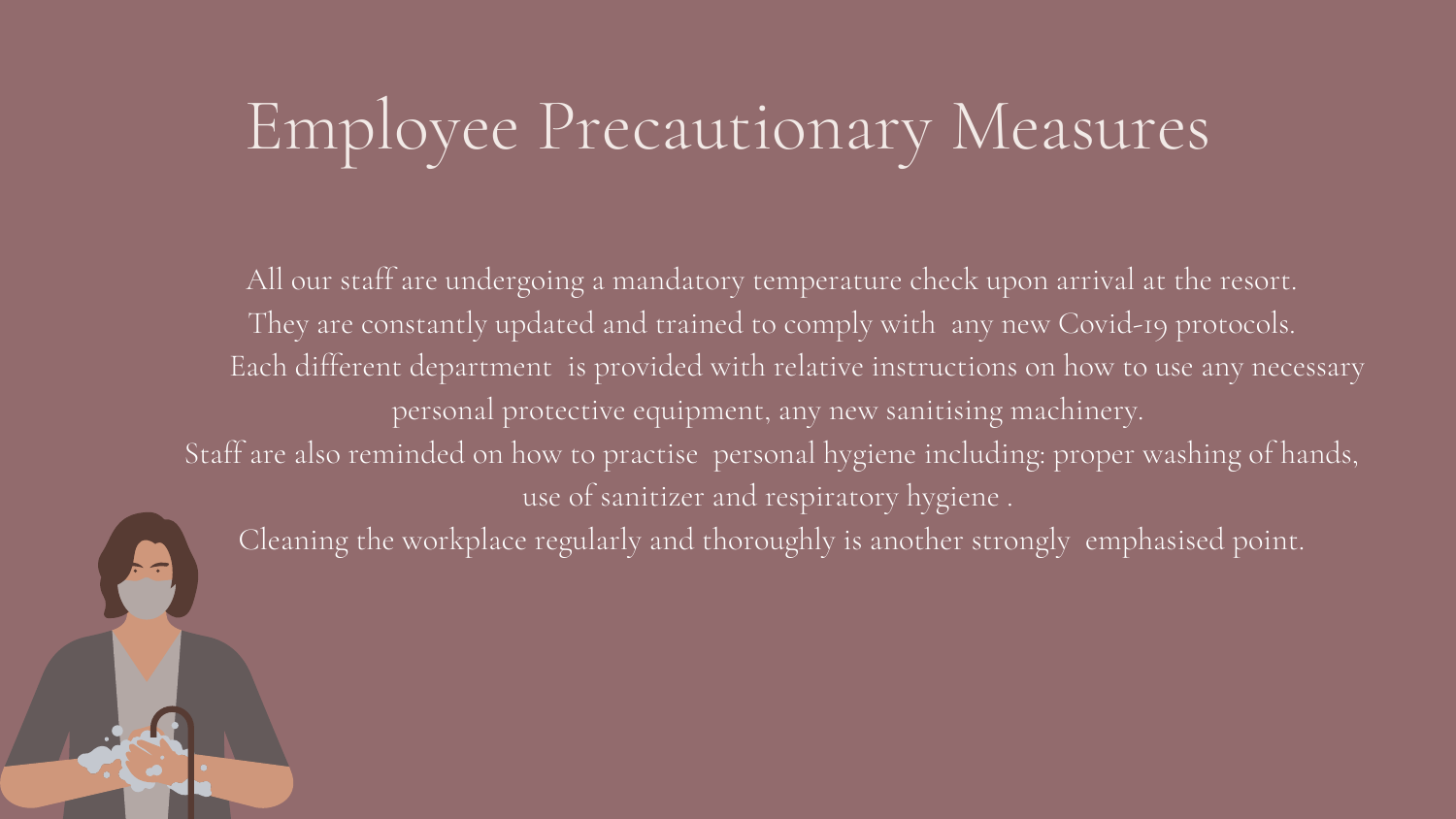- Reception staff practicing physical distancing and regular hand sanitising.
- Reception staff and guest relations to wear masks / visors at all times.
- Glass barriers installed at the Reception Desk
- Special Key Card Deposit box has been placed at the desk, to avoid contact.
- Contact-less payments have been enabled.
- Reception / Lobby soft furniture is frequently sanitised using special equipment and detergent.

- Masks / visors and gloves are worn at all times.
- Guest rooms have been decluttered of unnecessary items
- Hand sanitiser provided in each room
- Enhanced disinfection of high contact surfaces including: doors, handles, trolleys, elevator buttons, cushions using Storm MotorScrubber
- Latest equipment used for floor scrubbing and sanitising: ie I Mop

### **RECEPTION / LOBBY**

#### **HOUSEKEEPING**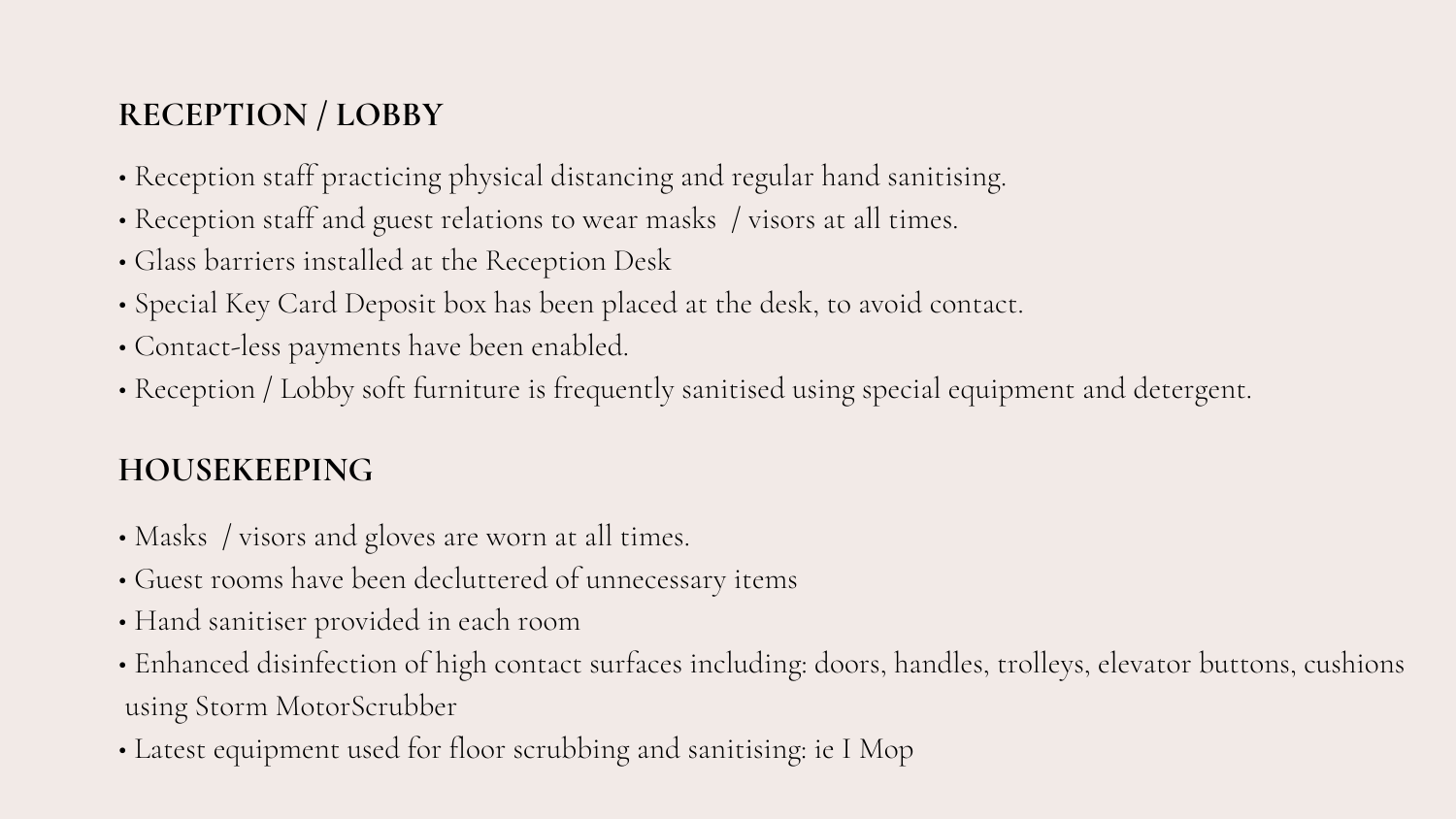### **MAINTENANCE**

- Constant monitoring of air conditioning system in order to ensure good quality air inside the resort
- Constant monitoring and disinfection of all pools water

- Tables are set up with at least 2 meters distance between each other, to ensure safe social distancing.
- Proper training to staff members provided on use of PPE
- Continuous sanitisation of high-risk areas including: tables, chairs, surfaces and trays.
- Staff is to ensure that no reusable items are placed on tables, and mono use salt, pepper and sauces provided.
- Masks / Visors are to be worn at all times by staff members.
- Maximum of 8 people per table are allowed.

#### **FOOD & BEVERAGE OUTLETS**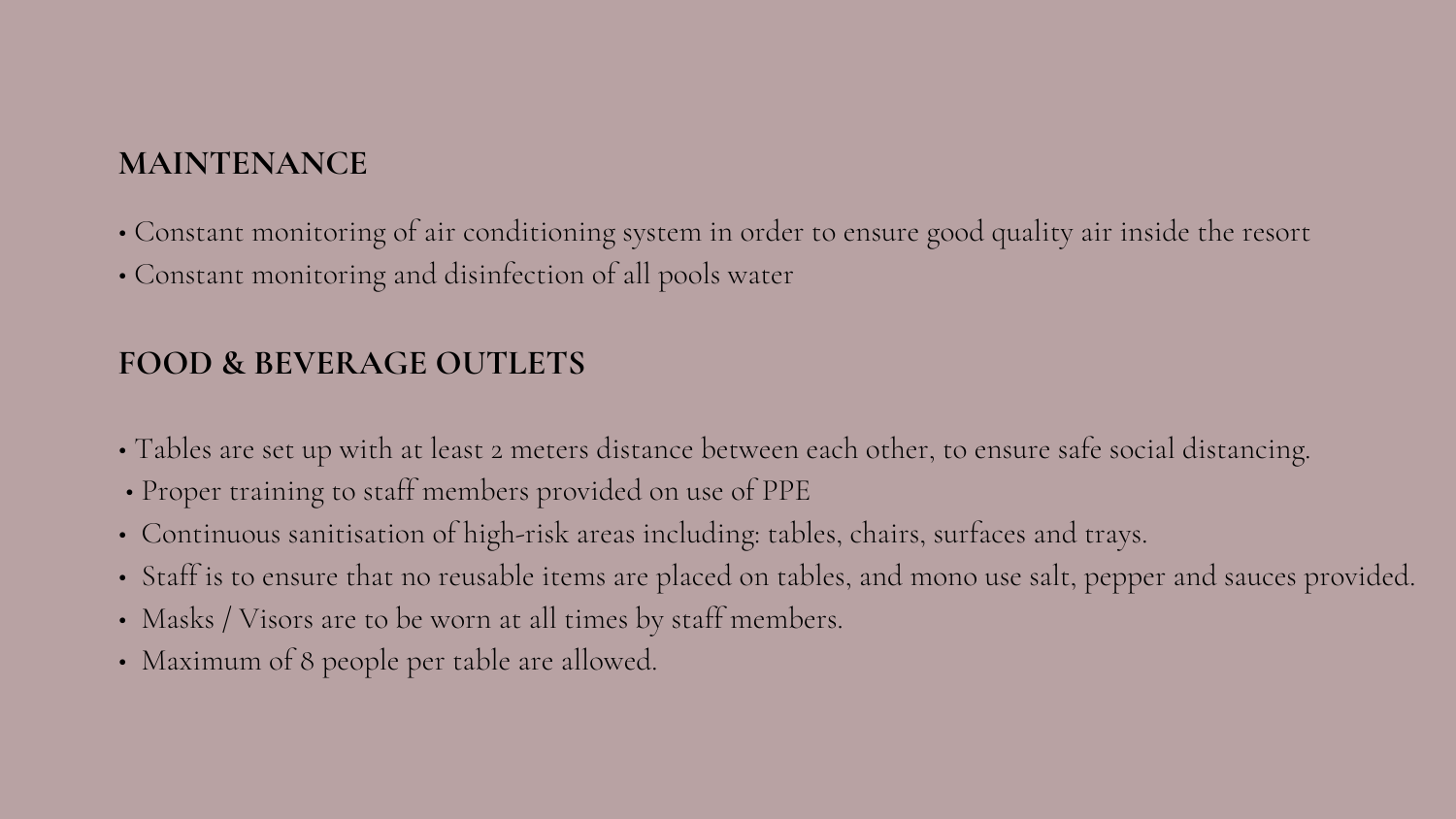- Spa attendants have been trained on COVID-19 hygiene protocols including appropriate use of PPE.
- All linen is being placed in a sealed plastic bag and taken to the laundry to be washed at a temperature above 60°C.
- The capacity of the indoor pool, sauna and jacuzzi have been limited by 50%
- Pre-bookings are required for gym and wellness sessions
- All gym equipment is be disinfected by our spa team members to ensure optimum safety
- Sanitising equipment is provided throughout the area for additional sanitisation during the day.

- The capacity of the outdoor pool areas has been limited to 50% of the maximum bathing load.
- Sunbeds and tables are placed baring social distancing in mind.
- Training provided to pool attendants on latest hygiene protocols and how to properly wear PPE.
- Continuous sanitisation of high-risk areas, including: sunbeds, tables, chairs, umbrellas, pool and showers.
- All pool towels are properly washed and sanitised by a third party supplier.

### **SPA AND GYM**

#### **OUTDOOR POOLS**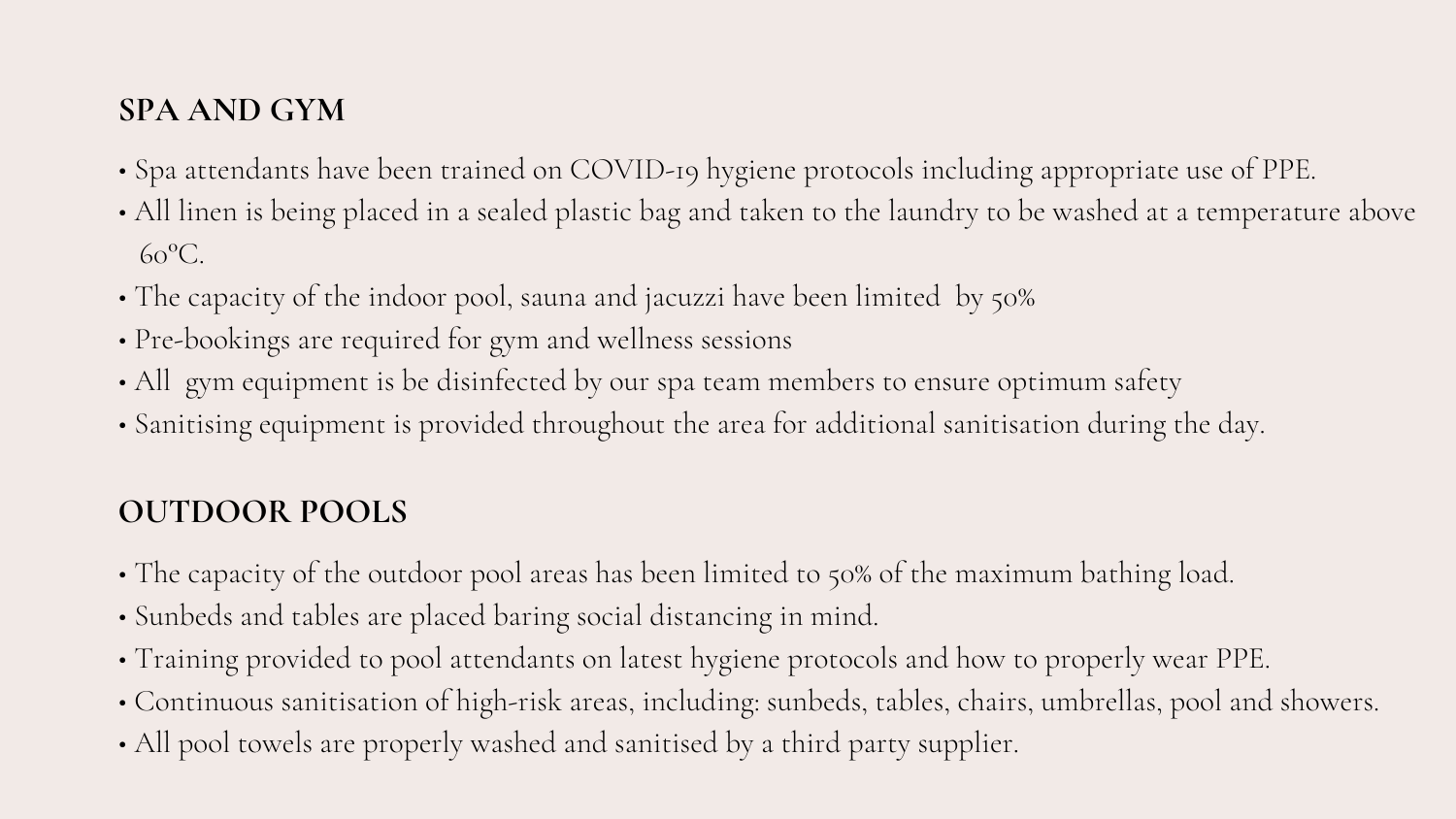### Guest Preventive Measures

- Upon entering our reception, all guests will undergo a mandatory temperature check.
- Masks / Visors need to be worn at all times in public areas
- Sanitisers are available throughout numerous areas in the resort, especially when entering restaurants, public toilets and lifts
- Visible signage around public areas is available to inform about updated protocols about COVID19
- Contactless payments are recommended
- Only people belonging to the same party should use the elevator together, or 1 person at a time
- We encourage you to spray all equipment at the gym with the disinfectant available at the gym, before and after use
- Kindly limit large group gatherings in public areas to smaller groups.
-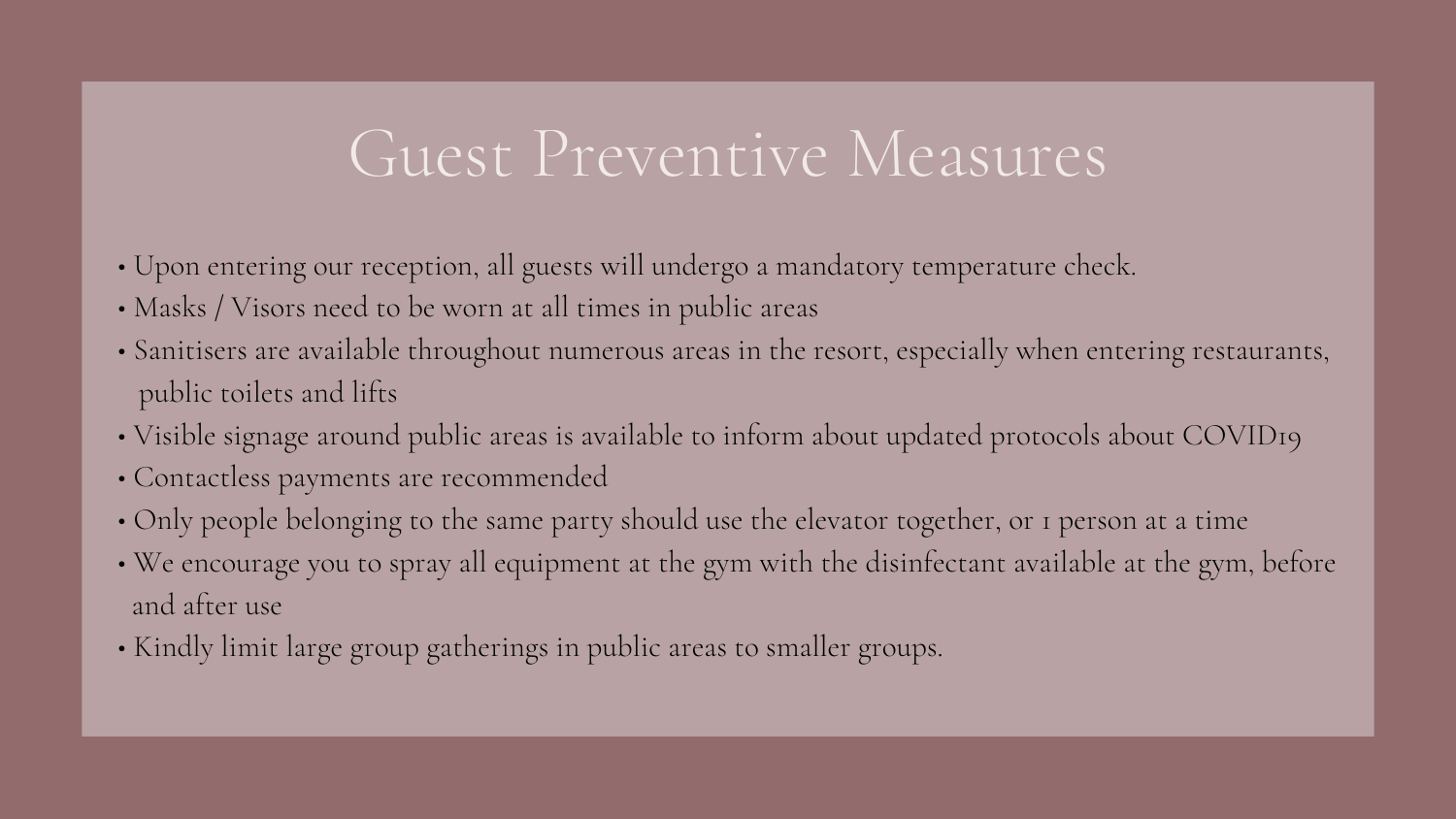

All measures are in line with the requirements published by the Malta Tourism Authority (MTA) and Ministry for Tourism and Consumer Protection (MTCP).

All of the measures are subject to change in accordance to requirements set-out by the MTA and MTCP, for the best interest of the wellbeing of our guests and staff members..